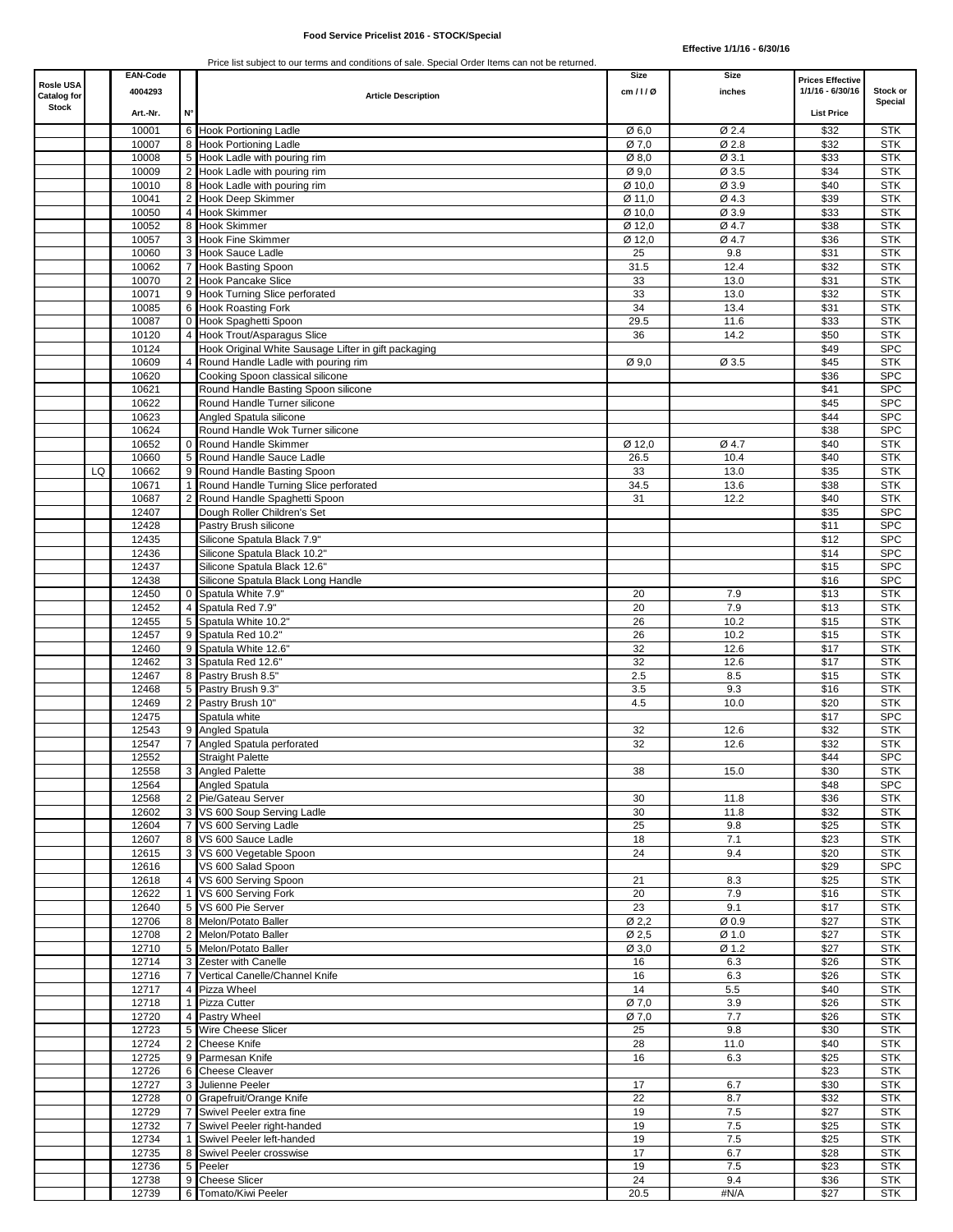| <b>Rosle USA</b>   |    | <b>EAN-Code</b> |                |                                                                                                  | Size                        | Size                        | <b>Prices Effective</b> |                          |
|--------------------|----|-----------------|----------------|--------------------------------------------------------------------------------------------------|-----------------------------|-----------------------------|-------------------------|--------------------------|
| <b>Catalog for</b> |    | 4004293         |                | <b>Article Description</b>                                                                       | cm/1/Ø                      | inches                      | 1/1/16 - 6/30/16        | Stock or                 |
| <b>Stock</b>       |    | Art. Nr.        | N۰             |                                                                                                  |                             |                             | <b>List Price</b>       | Special                  |
|                    |    |                 |                |                                                                                                  |                             |                             |                         |                          |
|                    |    | 12741           |                | 9 Ice Cream Scoop                                                                                | 20.5                        | 8.1                         | \$27                    | <b>STK</b>               |
|                    |    | 12742           |                | <b>6</b> Gourmet Slicer                                                                          | 28                          | 11.0                        | \$67                    | <b>STK</b>               |
|                    |    | 12743<br>12746  |                | 3 Apple/Pear Cutter<br>Fruit Corer with Hand Guard                                               | Ø 9,2<br>Ø 2,0              | Ø 3.6<br>Ø0.8               | \$36<br>\$28            | <b>STK</b><br><b>STK</b> |
|                    |    | 12749           |                | <b>Fish Scaler</b>                                                                               |                             |                             | \$34                    | <b>SPC</b>               |
|                    |    | 12751           | 8              | Can Opener                                                                                       | 20                          | 7.9                         | \$42                    | <b>STK</b>               |
|                    |    | 12752           | 5.             | <b>Oyster Knife</b>                                                                              | 18                          | 7.1                         | \$28                    | <b>STK</b>               |
|                    |    | 12754           |                | Potato Fork                                                                                      |                             |                             | \$29                    | <b>SPC</b>               |
|                    |    | 12755           |                | Tomato/Mozzarella Slicer                                                                         |                             |                             | \$50                    | <b>STK</b>               |
|                    |    | 12756           |                | 3 Pizza Server                                                                                   | 28                          | 11.0                        | \$30                    | <b>STK</b>               |
|                    |    | 12757           | $\overline{0}$ | Can Opener with pliers grip                                                                      | 20                          | #N/A                        | \$55                    | <b>STK</b>               |
|                    | LQ | 12759           | $\overline{4}$ | <b>Tomato Cutter</b>                                                                             |                             |                             | \$39                    | <b>STK</b>               |
|                    |    | 12760           |                | 0 Fruit Knife                                                                                    | 19                          | 7.5                         | \$26                    | <b>STK</b>               |
|                    |    | 12762           |                | Vegetable Knife                                                                                  |                             |                             | \$29                    | <b>SPC</b>               |
|                    |    | 12765           |                | 5 Universal Knife                                                                                | 23                          | 9.1                         | \$26                    | <b>STK</b>               |
|                    |    | 12769           |                | 3 Tomato Knife                                                                                   | 24                          | 9.4                         | \$26                    | <b>STK</b>               |
|                    |    | 12773           |                | 0 Breakfast Knife                                                                                | 23                          | 9.1                         | \$30                    | <b>STK</b>               |
|                    |    | 12778           |                | Serving Fork long                                                                                |                             |                             | \$35                    | <b>SPC</b>               |
|                    |    | 12780           |                | 8 Potato Masher                                                                                  | 26                          | 10.2                        | \$50                    | <b>STK</b>               |
|                    |    | 12781           |                | 5 Nut Cracker                                                                                    | 19.5                        | 7.7                         | \$55                    | <b>STK</b>               |
|                    |    | 12782           |                | 2 Garlic Press                                                                                   | 20                          | 7.9                         | \$49                    | <b>STK</b>               |
|                    |    | 12783           |                | 9 Fruit Muddle/Caipirinha Pestle - long                                                          | 24                          | $\mathbf 0$                 | \$24                    | <b>STK</b>               |
|                    |    | 12784           |                | 6 Fruit Muddle/Caipirinha Pestle                                                                 | 17                          | 6.7                         | \$22                    | <b>STK</b>               |
|                    |    | 12785           |                | 3 Citrus Reamer                                                                                  | 17                          | 6.7                         | \$22                    | <b>STK</b>               |
|                    |    | 12789           |                | Multi-Opener                                                                                     |                             |                             | \$35                    | <b>SPC</b>               |
|                    |    | 12802           |                | Lemon Press                                                                                      |                             |                             | \$45                    | <b>SPC</b>               |
|                    |    | 12808           |                | 9 Cleaning Brush AntiBacterial                                                                   |                             |                             | \$30                    | <b>STK</b>               |
|                    |    | 12809           |                | 6 Replacement Head Antibacterial                                                                 |                             |                             | \$12                    | <b>STK</b>               |
|                    |    | 12810           |                | 2 Replacement Head for Washing-up Brush (Art.-No. 12800)                                         |                             | $\mathbf 0$                 | \$9                     | <b>STK</b>               |
|                    | LQ | 12815           |                | 7 Eqq Piercer with Timer                                                                         |                             |                             | \$26                    | <b>STK</b>               |
|                    |    | 12819           |                | 5 Meat Pounder                                                                                   |                             |                             | \$50                    | <b>STK</b>               |
|                    |    | 12820           |                | 1 Meat Hammer                                                                                    | 28                          | 11.0                        | \$45                    | <b>STK</b>               |
|                    |    | 12827           |                | 0 Egg Topper                                                                                     |                             | $5.4 \times 1.8 \times 1.6$ | \$24                    | <b>STK</b>               |
|                    |    | 12830           |                | 0 Ceramic Hob Scraper                                                                            | 19.5                        | 7.7                         | \$31                    | <b>SPC</b>               |
|                    |    | 12831           |                | 7 Replacement Blades (10 per pack) for Ceramic Hob Scraper (Art.-No. 12830)                      |                             | $\mathbf 0$                 | \$7                     | <b>SPC</b>               |
|                    |    | 12833           |                | Replacement Head for Bottle Brush Cleaner                                                        |                             |                             | \$15                    | <b>STK</b>               |
|                    |    | 12834           |                | Replacement Head for Glass Sponge Cleaner                                                        |                             |                             | \$15                    | <b>STK</b>               |
|                    |    | 12843           |                | Dual Speed Frother in Box                                                                        |                             |                             | \$40                    | <b>STK</b>               |
|                    |    | 12844           |                | Kitchen Torch                                                                                    | 17                          |                             | \$65                    | <b>STK</b>               |
|                    |    | 12848           |                | <b>Pineapple Cutter</b>                                                                          |                             |                             | \$45                    | <b>STK</b>               |
|                    |    | 12874           |                | <b>Bottle Brush Cleaner</b>                                                                      |                             |                             | \$22                    | <b>STK</b>               |
|                    |    | 12875           |                | Glass Sponge Cleaning Brush                                                                      |                             |                             | \$30                    | <b>STK</b>               |
|                    |    | 12891           |                | <b>Garlic Cutter</b>                                                                             |                             |                             | \$90                    | <b>SPC</b>               |
|                    |    | 12900<br>12910  |                | Cheese Set (Includes Cheese Cleaver(12726), Cheese Knife (12724), and Wire Cheese Slicer (12723) |                             |                             | \$88                    | <b>STK</b><br><b>STK</b> |
|                    |    | 12915           |                | 9 Fishbone Tongs<br><b>Locking Tongs</b>                                                         | 15<br>23                    | 5.9<br>9"                   | \$20<br>\$29            | <b>STK</b>               |
|                    |    | 12916           |                |                                                                                                  | 30                          | 12                          | \$32                    | <b>STK</b>               |
|                    |    |                 |                | Locking Tongs                                                                                    |                             |                             |                         |                          |
|                    |    | 12920<br>12924  |                | 8 Spaghetti Longs<br>6 Universal Tongs                                                           | 30<br>28.5                  | 11.8<br>11.2                | \$40<br>\$40            | SIK<br><b>STK</b>        |
|                    |    | 12925           |                | 3 Fine Tongs                                                                                     | 31                          | 12.2                        | \$33                    | <b>STK</b>               |
|                    |    | 12926           |                | 0 Locking Silicone Tongs 12"                                                                     | 30                          |                             | \$40                    | <b>STK</b>               |
|                    |    | 12927           |                | Patisserie Tongs                                                                                 | 18                          |                             | \$31                    | <b>SPC</b>               |
|                    |    | 12928           |                | 4 Locking Silicone Tongs 9"                                                                      | 23                          |                             | \$35                    | <b>STK</b>               |
|                    |    | 12929           |                | 1 Honey Spoon                                                                                    | 24                          | 9.4                         | \$23                    | <b>STK</b>               |
|                    |    | 12935           |                | 2 Antipasti and Olive Spoon                                                                      | 21.5                        | 8.5                         | \$15                    | <b>STK</b>               |
|                    |    | 15000           |                | 4 Cutting and Serving/Carving Board 14 x 10"                                                     | 35 x 25                     | 14 x 10                     | \$60                    | <b>STK</b>               |
|                    |    | 15005           |                | 9 Cutting and Serving/Carving Board 18 x 7"                                                      | 45 x 18                     | 18 x 7                      | \$55                    | <b>STK</b>               |
|                    |    | 15010           |                | 3 Cutting and Carving Board 18 x 14"                                                             | 45 x 35                     | 18 x 14                     | \$70                    | <b>STK</b>               |
|                    |    | 15015           |                | 8 Cutting Mat 14 x 10" (Set of 4)                                                                | 35 x 25                     | 14 x 10                     | \$28                    | <b>STK</b>               |
|                    |    | 15016           |                | 5 Cutting Mat 18 x 7" (Set of 4)                                                                 | 45 x 18                     | $18 \times 7$               | \$22                    | <b>STK</b>               |
|                    |    | 15017           |                | Cutting Mat 18 x 14" (Set of 4)                                                                  | 45 x 35                     | 18 x 14                     | \$40                    | <b>STK</b>               |
|                    |    | 15317           |                | 3 Stand for Mixing Bowl                                                                          |                             | $\mathsf{O}$                | \$30                    | <b>SPC</b>               |
|                    |    | 15320           |                | 3 Mixing Bowl                                                                                    | $\varnothing$ 20,0          | Ø 7.9                       | \$63                    | <b>SPC</b>               |
|                    |    | 15370           |                | 8 Bain Marie Bowl                                                                                | $\overline{\emptyset}$ 20,0 | Ø 7.9                       | \$69                    | <b>SPC</b>               |
|                    |    | 15616           |                | Medium Bowl                                                                                      | Ø 16,0                      | Ø6.3                        | \$36                    | <b>SPC</b>               |
|                    |    | 15620           | 4              | Medium Bowl                                                                                      | Ø 20,0                      | Ø 7.9                       | \$52                    | <b>SPC</b>               |
|                    |    | 15624           |                | 2 Medium Bowl                                                                                    | Ø 24,0                      | Ø9.4                        | \$63                    | <b>SPC</b>               |
|                    | LQ | 15628           |                | 0 Medium Bowl                                                                                    | Ø 28,0                      | Ø 11.0                      | \$80                    | <b>SPC</b>               |
|                    |    | 15661           |                | 7 Butter Warmer                                                                                  | Ø 11,0                      | Ø4.3                        | \$48                    | <b>SPC</b>               |
|                    |    | 15668           |                | 6 Deep Bowl 6.4 oz                                                                               | $\varnothing$ 8,0           | Ø 3.1                       | \$25                    | <b>STK</b>               |
|                    |    | 15672           |                | 3 Deep Bowl 22.4 oz                                                                              | Ø 12,0                      | Ø 4.7                       | \$28                    | <b>STK</b>               |
|                    |    | 15676           |                | Deep Bowl 1.7 qt.                                                                                | Ø 16,0                      | Ø6.3                        | \$40                    | <b>STK</b>               |
|                    |    | 15680           |                | 8 Deep Bowl 3.3 qt.                                                                              | Ø 20,0                      | Ø 7.9                       | \$55                    | <b>STK</b>               |
|                    |    | 15684           |                | 6 Deep Bowl 5.7 qt.                                                                              | Ø 24,0                      | Ø9.4                        | \$65                    | <b>STK</b>               |
|                    |    | 15688           |                | 4 Deep Bowl 9.0 qt.                                                                              | Ø 28,0                      | Ø 11.0                      | \$80                    | <b>STK</b>               |
|                    |    | 15695           |                | Salad Spinner with Glass Lid                                                                     |                             |                             | \$150                   | <b>STK</b>               |
|                    |    | 15720           |                | Foldable Bowl - Black                                                                            | Ø 24,0                      | Ø9.4                        | \$95                    | <b>SPC</b>               |
|                    |    | 15721           |                | Foldable Bowl - Red                                                                              | Ø 24,0                      | Ø9.4                        | \$95                    | <b>SPC</b>               |
|                    |    | 15722           |                | Foldable Bowl - Purple                                                                           | Ø 24,0                      | Ø9.4                        | \$95                    | <b>SPC</b>               |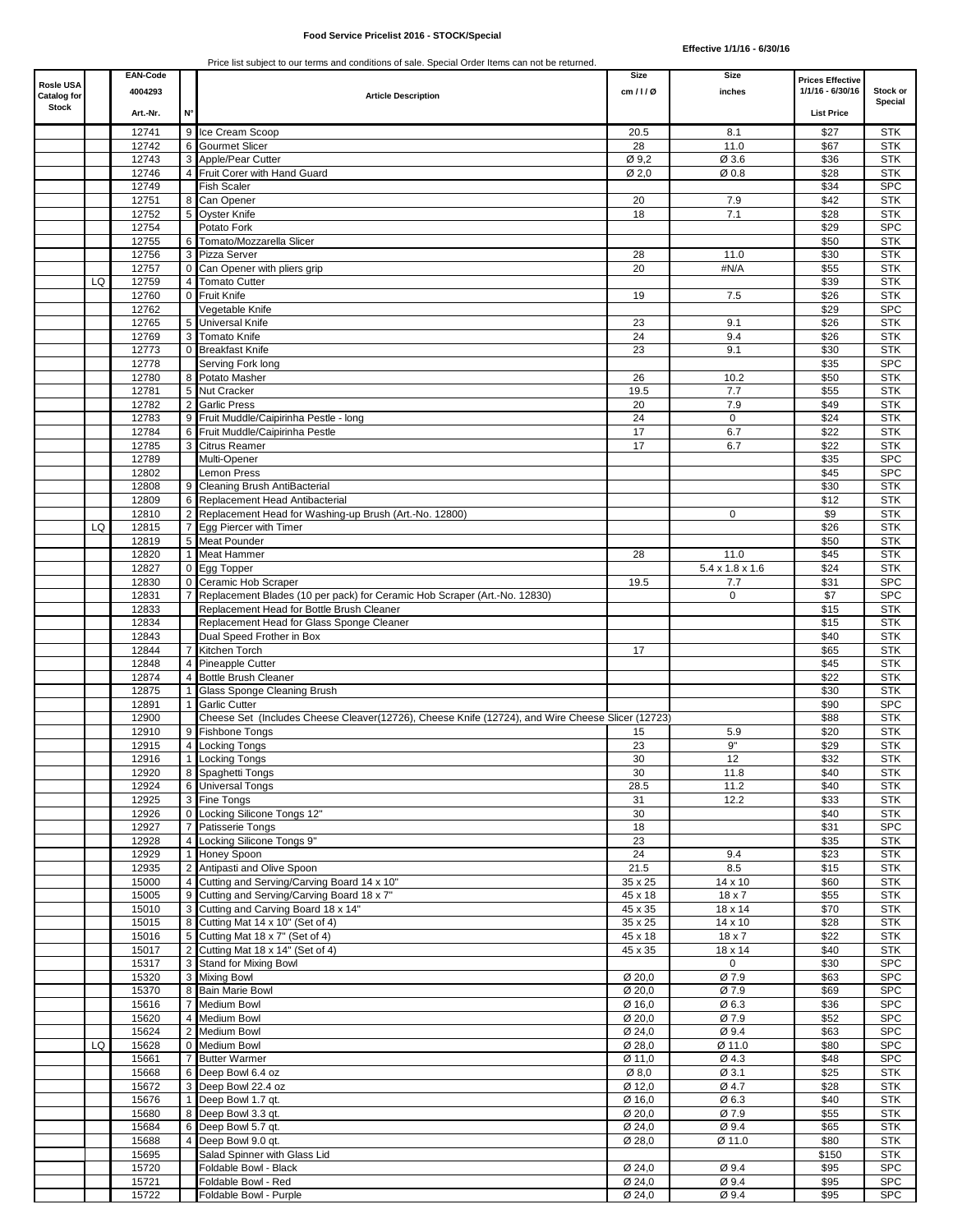### **Food Service Pricelist 2016 - STOCK/Special**

| Rosle USA<br>Catalog for |    | <b>EAN-Code</b><br>4004293 |                | <b>Article Description</b>                                              | Size<br>cm/1/Ø   | Size<br>inches    | <b>Prices Effective</b><br>1/1/16 - 6/30/16 | Stock or<br>Special      |
|--------------------------|----|----------------------------|----------------|-------------------------------------------------------------------------|------------------|-------------------|---------------------------------------------|--------------------------|
| <b>Stock</b>             |    | Art. Nr.                   | N°             |                                                                         |                  |                   | <b>List Price</b>                           |                          |
|                          |    | 15729                      |                | Glass Lid with Silicone Rim 12 cm / 4.75"                               |                  |                   | \$20                                        | <b>SPC</b>               |
|                          |    | 15730                      |                | Glass Lid with Silicone Rim 16 cm / 2.4"                                | Ø 16,0           |                   | \$26                                        | <b>SPC</b>               |
|                          |    | 15731                      |                | Glass Lid with Silicone Rim 20 cm / 7.9"                                | Ø 20,0           |                   | \$30                                        | <b>SPC</b>               |
|                          |    | 15732                      |                | Glass Lid with Silicone Rim 24 cm / 9.5"                                | Ø 24,0           |                   | \$34                                        | <b>SPC</b>               |
|                          |    | 15733                      |                | Glass Lid with Silicone Rim 26 cm / 10.2"                               |                  |                   | \$36                                        | <b>SPC</b>               |
|                          |    | 15816                      |                | 1 Conical Bowl .8 gt                                                    | Ø 16,0           | Ø6.3              | \$21                                        | <b>SPC</b>               |
|                          |    | 15818                      |                | 5 Conical Bowl 1.1 qt                                                   | Ø 18,0           | Ø 7.1             | \$27                                        | <b>SPC</b>               |
|                          |    | 15820                      |                | 8 Conical Bowl 1.6 qt                                                   | Ø 20,0           | Ø 7.9             | \$36                                        | <b>SPC</b>               |
|                          |    | 15822                      | 2              | Conical Bowl 2.1 qt                                                     | Ø 22,0<br>Ø 27,0 | Ø 8.7<br>Ø 10.6   | \$40                                        | <b>SPC</b><br><b>SPC</b> |
|                          |    | 15827<br>15831             |                | Conical Bowl 3.7 qt<br>Conical Bowl 6.0 qt                              | Ø 31,0           | Ø 12.2            | \$45<br>\$55                                | <b>SPC</b>               |
|                          |    | 15835                      |                | 2 Conical Bowl 8.8 gt                                                   | Ø 35,0           | Ø 13.8            | \$85                                        | <b>SPC</b>               |
|                          |    | 15840                      |                | 6 Conical Bowl 12.5 qt                                                  | Ø 40,0           | Ø 15.7            | \$125                                       | <b>SPC</b>               |
|                          |    | 16020                      |                | 1 Conical Colander                                                      | Ø 20,0           | Ø 7.9             | \$48                                        | <b>SPC</b>               |
|                          |    | 16024                      |                | 9 Conical Colander                                                      | Ø 24,0           | Ø 9.4             | \$50                                        | <b>STK</b>               |
|                          |    | 16028                      |                | 7 Conical Colander                                                      | Ø 28,0           | Ø 11.0            | \$43                                        | <b>SPC</b>               |
|                          |    | 16120                      |                | 8 Strainer, 7.9"- Black                                                 | Ø 20,0           | Ø 7.9             | \$100                                       | <b>SPC</b>               |
|                          |    | 16121                      |                | 5 Strainer, 7.9" - Red                                                  | Ø 20,0           | Ø 7.9             | \$100                                       | <b>SPC</b>               |
|                          |    | 16122                      |                | 2 Strainer, 7.9" - Green                                                | Ø 20,0           | Ø 7.9             | \$100                                       | <b>SPC</b>               |
|                          |    | 16124                      |                | 6 Strainer, 9.4" - Black                                                | Ø 24,0           | Ø 9.4             | \$105                                       | <b>SPC</b>               |
|                          |    | 16125                      |                | 3 Strainer, 9.4" - Red                                                  | Ø 24,0           | Ø 9.4             | \$105                                       | <b>SPC</b>               |
|                          |    | 16126                      |                | 0 Strainer, 9.4" - Green                                                | Ø 24,0           | Ø 9.4             | \$105                                       | <b>SPC</b>               |
|                          |    | 16127                      |                | Strainer, 9.4" - Purple                                                 | Ø 24,0           | Ø 9.4             | \$105                                       | <b>SPC</b>               |
|                          | LQ | 16129                      |                | Strainer, 9.4" - Yellow                                                 | Ø 24,0           | Ø 9.4             | \$105                                       | <b>SPC</b>               |
|                          |    | 16226                      | $\overline{7}$ | Jam Funnel                                                              | Ø 12,0           | Ø 4.7             | \$39                                        | <b>SPC</b>               |
|                          |    | 16229<br>16239             |                | 8 Confectionery Funnel<br>7 Kitchen Scale                               |                  |                   | \$135<br>\$90                               | <b>STK</b><br><b>STK</b> |
|                          |    | 16252                      |                | 6 Passetout/Food Mill with supplementary handle                         | Ø 24,0           | #N/A              | \$145                                       | <b>STK</b>               |
|                          |    | 16265                      |                | 6 Sieve Disc 1 mm/0.04 in.                                              | Ø 14,0           | Ø 5.5             | \$19                                        | <b>STK</b>               |
|                          |    | 16266                      |                | 3 Sieve Disc 2 mm/0.08 in.                                              | Ø 14,0           | Ø 5.5             | \$19                                        | <b>STK</b>               |
|                          |    | 16267                      |                | 0 Sieve Disc 3 mm/0.1 in.                                               | Ø 14,0           | Ø 5.5             | \$19                                        | <b>STK</b>               |
|                          |    | 16268                      |                | 7 Sieve Disc 4 mm/0.2 in.                                               | Ø 14,0           | Ø 5.5             | \$19                                        | <b>STK</b>               |
|                          |    | 16269                      |                | 4 Sieve Disc 8 mm/0.3 in.                                               | Ø 14,0           | Ø 5.5             | \$19                                        | <b>STK</b>               |
|                          |    | 16271                      |                | Onion and Vegetable Chopper                                             | 21.7             | #N/A              | \$50                                        | <b>STK</b>               |
|                          |    | 16272                      |                | 4 Multi-Chopper                                                         |                  |                   | \$75                                        | <b>SPC</b>               |
|                          |    | 16273                      |                | Bowl with storage lid for Multi-Cutter (Art.-No. 16272)                 |                  |                   | \$16                                        | <b>SPC</b>               |
|                          |    | 16277                      |                | 9 Ice Crusher                                                           | 13.5 x 12.5      | $5.5 \times 9$    | \$75                                        | <b>SPC</b>               |
|                          | LQ | 16281                      |                | 9 Cherry Pitter                                                         |                  | 13.3 x 6.5 x 13.2 | \$69                                        | <b>STK</b>               |
|                          |    | 16285                      |                | Potato Ricer                                                            |                  |                   | \$130                                       | <b>SPC</b>               |
|                          |    | 16551                      |                | Jar with Silicone Glass Lid 5cm                                         |                  |                   | \$36                                        | <b>SPC</b>               |
|                          |    | 16552                      |                | Jar High with Silicone Glass Lid 5cm                                    |                  |                   | \$48                                        | <b>SPC</b>               |
|                          |    | 16553<br>16554             |                | Jar with Silicone Glass Lid 8cm<br>Jar High with Silicone Glass Lid 8cm |                  |                   | \$44<br>\$54                                | <b>SPC</b><br><b>SPC</b> |
|                          |    | 16556                      |                | Jar with Silicone Glass Lid 12cm                                        |                  |                   | \$60                                        | <b>SPC</b>               |
|                          |    | 16557                      |                | Jar High with Silicone Glass Lid 12cm                                   |                  |                   | \$80                                        | <b>SPC</b>               |
|                          |    | 16558                      |                | Jar with Silicone Glass Lid 16cm                                        |                  |                   | \$62                                        | <b>SPC</b>               |
|                          |    | 16559                      |                | Jar High with Silicone Glass Lid 16cm                                   |                  |                   | \$82                                        | <b>SPC</b>               |
|                          |    | 16640                      |                | Spice Shaker                                                            |                  | Ø 2.2             | \$30                                        | <b>STK</b>               |
|                          |    | 16644                      |                | 9 Spice Mill                                                            |                  |                   | \$30                                        | <b>STK</b>               |
|                          | LQ | 16651                      |                | Oil Dispenser                                                           |                  | Ø 2.4             | \$35                                        | <b>STK</b>               |
|                          |    | 16683                      |                | 8 Nutmeg Mill                                                           |                  |                   | \$85                                        | <b>SPC</b>               |
|                          |    | 19060                      |                | 4 Single Hook (2 per pack)                                              | 4                | 1.6               | \$17                                        | <b>STK</b>               |
|                          |    | 19061                      |                | 1 Double Hook (2 per pack)                                              | 4                | 1.6               | \$17                                        | <b>STK</b>               |
|                          |    | 19063                      |                | 5 Magnetic Holder (2 per pack)                                          | 3                | 1.2               | \$30                                        | <b>STK</b>               |
|                          |    | 19064                      |                | 2 Connection Clips (2 per pack)                                         |                  | 0                 | \$17                                        | <b>SPC</b>               |
|                          |    | 19072                      |                | 7 Rack large<br>9 Spice Rack with double shelf                          | 33               | 13.0              | \$145                                       | <b>SPC</b>               |
|                          |    | 19078<br>19084             |                | 0 Kitchen Towel Holder, small version                                   | 33<br>32         | 13.0<br>12.6      | \$125<br>\$155                              | <b>STK</b><br><b>SPC</b> |
|                          |    | 19089                      |                | 5 Paper Towel Holder (standing model)                                   | 23,0             |                   | \$80                                        | <b>SPC</b>               |
|                          |    | 19091                      |                | Cookbook Holder                                                         |                  |                   | \$30                                        | <b>SPC</b>               |
|                          |    | 19095                      |                | 6 Kitchen Foil Holder/Wrap Dispenser                                    | 37               | 14.6              | \$250                                       | <b>STK</b>               |
|                          |    | 19101                      |                | <b>Wall Clock</b>                                                       |                  |                   | \$115                                       | <b>SPC</b>               |
|                          |    | 19222                      |                | 6 Digital Multi-Timer                                                   |                  |                   | \$30                                        | <b>STK</b>               |
|                          |    | 19223                      |                | 3 Attachment for Multi-Timer digital (Art.-No. 19222)                   |                  |                   | \$10                                        | <b>STK</b>               |
|                          |    | 19450                      |                | 3 Standard Rail 40 cm with wall attachment                              | 40               | 15.7              | \$45                                        | <b>STK</b>               |
|                          |    | 19451                      |                | 0 Standard Rail 50 cm with wall attachment                              | 50               | 19.7              | \$50                                        | <b>STK</b>               |
|                          |    | 19452                      |                | 7 Standard Rail 60 cm with wall attachment                              | 60               | 23.6              | \$55                                        | <b>STK</b>               |
|                          |    | 19453                      |                | 4 Standard Rail 80 cm with wall attachment                              | 80               | 31.5              | \$60                                        | <b>STK</b>               |
|                          |    |                            |                | 1 Standard Rail 100 cm with wall attachment                             | 100              | 39.4              | \$65                                        | <b>STK</b>               |
|                          |    | 19454                      |                |                                                                         | 40               | 15.7              | \$26                                        | <b>STK</b>               |
|                          |    | 19502                      |                | 9 Standard Rail                                                         |                  |                   |                                             |                          |
|                          |    | 19504                      |                | 3 Standard Rail                                                         | 50               | 19.7              | \$31                                        |                          |
|                          |    | 19506                      |                | 7 Standard Rail                                                         | 60               | 23.6              | \$38                                        | <b>STK</b>               |
|                          |    | 19510                      |                | 4 Standard Rail                                                         | 80               | 31.5              | \$47                                        | <b>STK</b>               |
|                          |    | 19514                      |                | 2 Standard Rail                                                         | 100              | 39.4              | \$57                                        | <b>STK</b>               |
|                          |    | 19519                      |                | 7 Magnetic Rail                                                         | 40               | 15.7              | \$50                                        | <b>STK</b><br><b>STK</b> |
|                          |    | 19530                      |                | 2 Single Attachment                                                     | 2.5              | 1.0               | \$15                                        | <b>STK</b>               |
|                          |    | 19540<br>19559             |                | 1 Wall Attachment with cap<br>3 Cabinet Suspension with cap             | Ø2,2<br>5        | Ø0.9<br>2.0       | \$15<br>\$25                                | <b>STK</b><br><b>STK</b> |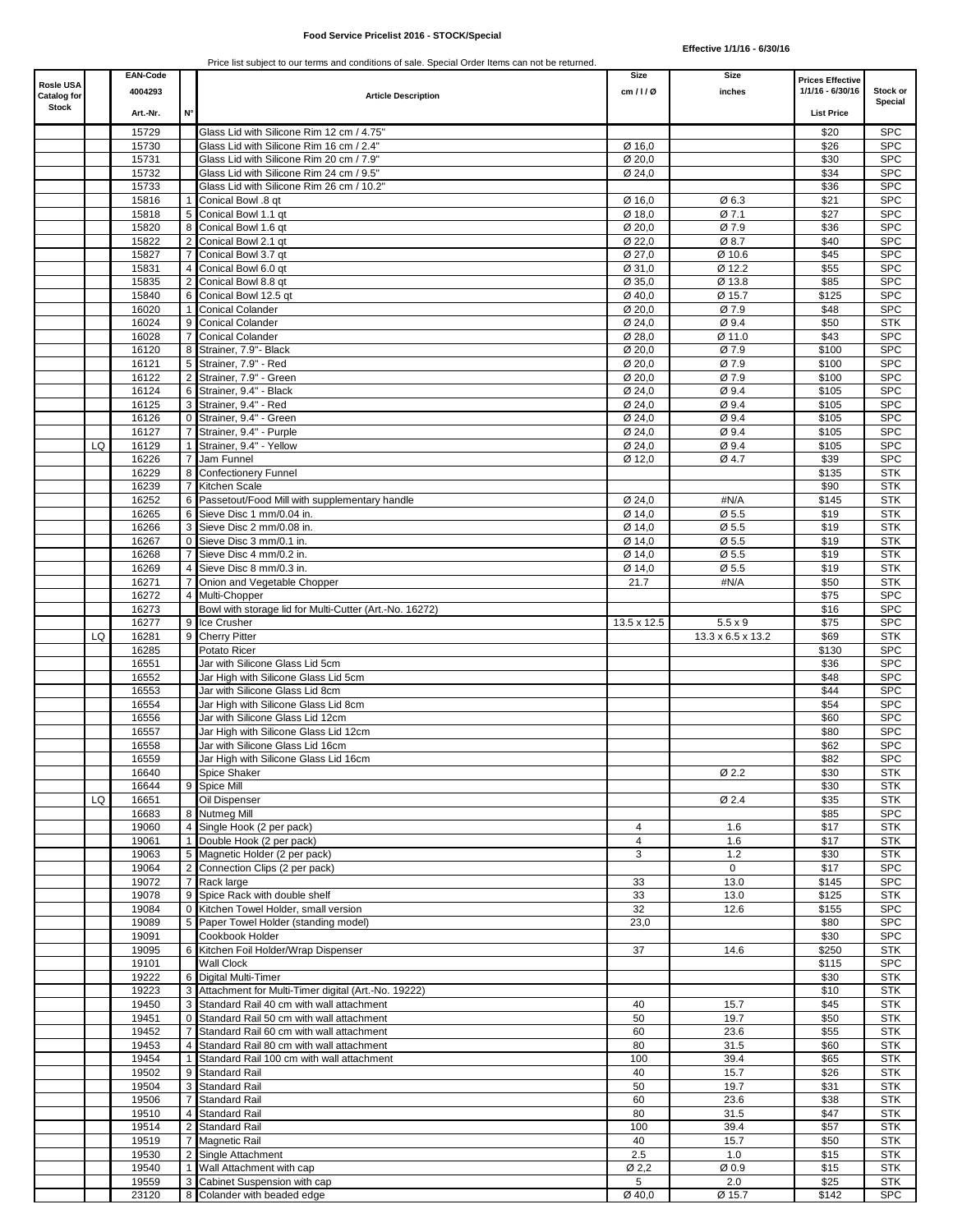| <b>Rosle USA</b>                   |    | <b>EAN-Code</b><br>4004293 |    |                                                                                                   | Size<br>cm/1/Ø   | Size<br>inches             | <b>Prices Effective</b><br>1/1/16 - 6/30/16 | Stock or                 |
|------------------------------------|----|----------------------------|----|---------------------------------------------------------------------------------------------------|------------------|----------------------------|---------------------------------------------|--------------------------|
| <b>Catalog for</b><br><b>Stock</b> |    | Art. Nr.                   | N° | <b>Article Description</b>                                                                        |                  |                            | <b>List Price</b>                           | Special                  |
|                                    |    |                            |    |                                                                                                   |                  |                            |                                             |                          |
|                                    |    | 23134<br>23214             |    | 5 Colander with beaded edge<br><b>Conical Strainer</b>                                            | Ø 54,0<br>Ø 14,0 | Ø 21.3<br>Ø 5.5            | \$223<br>\$34                               | <b>SPC</b><br><b>STK</b> |
|                                    |    | 23218                      |    | 2 Conical Strainer                                                                                | Ø 18,0           | Ø 7.1                      | \$44                                        | <b>STK</b>               |
|                                    |    | 23220                      |    | 5 Conical Strainer                                                                                | Ø 20,0           | Ø 7.9                      | \$67                                        | <b>SPC</b>               |
|                                    |    | 23422                      |    | 3 Lid                                                                                             | Ø 29,0           | Ø 11.4                     | \$50                                        | <b>SPC</b>               |
|                                    |    | 24006                      |    | 4 Hotel Ladle with pouring rim 2.4"                                                               | Ø6,0             | 0                          | \$30                                        | <b>SPC</b>               |
|                                    |    | 24007                      |    | Hotel Ladle 7 cm / 2.75"                                                                          |                  |                            | \$34                                        | <b>SPC</b>               |
|                                    |    | 24008                      |    | 8 Hotel Ladle with pouring rim 3.1"                                                               | Ø 8,0            | $\mathbf 0$                | \$37                                        | <b>SPC</b>               |
|                                    |    | 24009                      | 5  | Hotel Ladle 9 cm / 3.5"                                                                           | Ø 9,0            | $\mathbf 0$                | \$39                                        | <b>SPC</b>               |
|                                    |    | 24010                      |    | 1 Hotel Ladle 10 cm / 4"                                                                          | Ø 10,0           | $\mathbf 0$                | \$44                                        | <b>SPC</b>               |
|                                    |    | 24011                      |    | Hotel Ladle 11 cm / 4.3"                                                                          |                  |                            | \$55                                        | <b>SPC</b>               |
|                                    |    | 24012<br>24014             |    | 5 Hotel Ladle with pouring rim 4.7"                                                               | Ø 12,0           | 0                          | \$56                                        | <b>SPC</b><br><b>SPC</b> |
|                                    |    | 24016                      |    | Hotel Ladle 14 cm / 5.5"<br>3 Hotel Ladle 16 cm / 6.3"                                            | Ø 16,0           | $\mathbf 0$                | \$72<br>\$75                                | <b>SPC</b>               |
|                                    |    | 24037                      |    | 8 Hotel Measuring Jug 1/2 L                                                                       | 0.5              | $\mathbf 0$                | \$27                                        | <b>SPC</b>               |
|                                    |    | 24038                      |    | 5 Hotel Measuring Jug 1 L                                                                         | $\mathbf{1}$     | $\mathsf 0$                | \$34                                        | <b>SPC</b>               |
|                                    |    | 24048                      |    | 2 Hotel French Whisk w/o ring 35 cm / 13.8"                                                       | 35               | 13.8                       | \$27                                        | <b>SPC</b>               |
|                                    |    | 24049                      |    | 9 Hotel French Whisk w/o ring 40 cm / 15.7"                                                       | 40               | 15.7                       | \$28                                        | <b>SPC</b>               |
|                                    |    | 24050                      |    | 3 Hotel French Whisk w/o ring 45 cm / 17.7"                                                       | 45               | 17.7                       | \$29                                        | <b>SPC</b>               |
|                                    |    | 24056                      |    | 4 Hotel Balloon Whisk/Beater w/o ring 30 cm / 11.8"                                               | 30               | 11.8                       | \$24                                        | <b>SPC</b>               |
|                                    |    | 24057                      |    | 1 Hotel Balloon Whisk/Beater w/o ring 35 cm / 13.8"                                               | 35               | 13.8                       | \$24                                        | <b>SPC</b>               |
|                                    |    | 24058                      |    | 8 Hotel Balloon Whisk/Beater w/o ring 40 cm / 15.7"                                               | 40               | 15.7                       | \$25                                        | <b>SPC</b>               |
|                                    |    | 24063                      |    | 7 VS 700 Sauce Ladle                                                                              |                  |                            | \$23                                        | <b>SPC</b>               |
|                                    |    | 24064                      |    | 4 VS 700 Dressing Ladle                                                                           | 29               | 0                          | \$22                                        | <b>SPC</b>               |
|                                    |    | 24065                      |    | 1 VS 700 Spaghetti Spoon                                                                          | 32               | $\mathbf 0$                | \$24                                        | <b>SPC</b>               |
|                                    |    | 24066                      |    | 8 VS 700 Basting Spoon straight                                                                   | 33.7             | $\mathbf 0$                | \$20                                        | <b>SPC</b>               |
|                                    |    | 24067                      |    | 5 VS 700 Straining Spoon                                                                          | 33.7             | $\mathbf 0$                | \$20                                        | <b>SPC</b>               |
|                                    |    | 24068<br>24069             |    | 2 VS 700 Ladle<br>9 VS 700 Roasting Fork                                                          | 31.6<br>34.1     | $\mathbf 0$<br>$\mathbf 0$ | \$25<br>\$20                                | <b>SPC</b><br><b>SPC</b> |
|                                    |    | 24070                      |    | 5 VS 700 Perforated Turner 38 cm / 15"                                                            | 38               | $\mathbf 0$                | \$23                                        | <b>SPC</b>               |
|                                    |    | 24086                      |    | 6 Hotel Egg Whisk w/o ring 25 cm / 9.8'                                                           | 25               | 9.8                        | \$18                                        | <b>SPC</b>               |
|                                    |    | 24087                      |    | 3 Hotel Egg Whisk w/o ring 30 cm / 11.8"                                                          | 30               | 11.8                       | \$18                                        | <b>SPC</b>               |
|                                    |    | 24098                      |    | 9 Hotel Funnel 12 cm / 4.7"                                                                       | Ø 12,0           | 4.7                        | \$20                                        | <b>SPC</b>               |
|                                    |    | 24100                      |    | 9 Hotel Chinois Strainer with gaze inset                                                          | Ø 25,0           | 9.8                        | \$65                                        | <b>SPC</b>               |
|                                    |    | 24108                      |    | 5 Hotel Skimmer 8 cm / 3.1"                                                                       | Ø8,0             | 3.1                        | \$35                                        | <b>SPC</b>               |
|                                    |    | 24110                      |    | 8 Hotel Skimmer 10 cm / 4"                                                                        | Ø 10,0           | $\overline{4}$             | \$35                                        | <b>SPC</b>               |
|                                    |    | 24112                      |    | 2 Hotel Skimmer 12 cm / 4.7"                                                                      | Ø 12,0           | 4.7                        | \$40                                        | <b>SPC</b>               |
|                                    |    | 24114                      |    | 6 Hotel Skimmer 14 cm / 5.5"                                                                      | Ø 14,0           | 5.5                        | \$45                                        | <b>SPC</b>               |
|                                    |    | 24190                      |    | 0 Hotel Roasting Fork                                                                             | 48               | 18.9                       | \$38                                        | <b>SPC</b>               |
|                                    |    | 24191                      |    | 7 Hotel Turning Slice                                                                             | 49               | 19.3                       | \$37                                        | <b>SPC</b>               |
|                                    |    | 24192                      |    | 4 Hotel Perforated Turning Slice                                                                  | 49               | 19.3                       | \$40                                        | <b>SPC</b>               |
|                                    |    | 24193                      | 1  | <b>Hotel Flat Turner short</b>                                                                    | 44               | $\mathsf 0$                | \$52                                        | <b>SPC</b>               |
|                                    |    | 24194                      |    | Hotel Flat Turner long                                                                            |                  |                            | \$68                                        | <b>SPC</b>               |
|                                    |    | 25004<br>25004GWP/1        |    | 9 Charcoal Kettle Grill *40 pt margin<br>Charcoal Kettle Grill with Chicken Roaster *40 pt margin | 60<br>60         | 24<br>24                   | \$400<br>\$400                              | <b>STK</b><br><b>STK</b> |
|                                    |    | 25021                      |    | Protective Cover for Charcoal Kettle Grill                                                        | 60               | 24                         | \$60                                        | <b>STK</b>               |
|                                    | N  | 25022                      |    | 3 LED Grill Light                                                                                 |                  |                            | \$50                                        | <b>STK</b>               |
|                                    | N  | 25023                      |    | 0 Warming Rack                                                                                    | 60               | 24                         | \$40                                        | SIK                      |
|                                    |    | 25024                      |    | 7 Grill Hooks Set (5 pcs)                                                                         |                  |                            | \$25                                        | <b>STK</b>               |
|                                    |    | 25031                      |    | 5 Leather Grilling Gloves                                                                         |                  |                            | \$25                                        | <b>STK</b>               |
|                                    |    | 25033                      |    | Charcoal Baskets for Charcoal Kettle Grill, Set of 2                                              | 60               | 24                         | \$45                                        | <b>STK</b>               |
|                                    | LQ | 25035                      |    | 6 Grill Lighter (OLD ITEM# 25034)                                                                 |                  |                            | \$45                                        | <b>STK</b>               |
|                                    |    | 25036                      |    | Charcoal Tongs                                                                                    |                  |                            | \$30                                        | <b>SPC</b>               |
|                                    | Ν  | 25039                      |    | <b>Charcoal Starter Stainless Steel</b>                                                           |                  |                            | \$60                                        | <b>STK</b>               |
|                                    |    | 25050                      |    | 6 Barbeque Turner                                                                                 |                  |                            | \$45                                        | <b>STK</b>               |
|                                    |    | 25053<br>25054             |    | 7 Barbeque Cleaning Brush<br>4 Locking Tongs                                                      |                  |                            | \$50<br>\$40                                | <b>STK</b><br><b>STK</b> |
|                                    |    | 25056                      |    | 8 Barbeque Basting Mop                                                                            |                  |                            | \$40                                        | <b>STK</b>               |
|                                    |    | 25057                      |    | 5 Fish Turner                                                                                     |                  |                            | \$50                                        | <b>STK</b>               |
|                                    |    | 25058                      |    | 2 Marinade Injector                                                                               |                  |                            | \$20                                        | <b>STK</b>               |
|                                    |    | 25060                      |    | 5 Barbeque Poultry Shears                                                                         |                  |                            | \$55                                        | <b>STK</b>               |
|                                    |    | 25061                      |    | Grill Tongs, Curved                                                                               |                  |                            | \$25                                        | <b>SPC</b>               |
|                                    |    | 25062                      |    | Grill Tongs, Straight                                                                             |                  |                            | \$20                                        | <b>SPC</b>               |
|                                    |    | 25063                      |    | <b>Barbeque Grill Scraper</b>                                                                     |                  |                            | \$34                                        | <b>STK</b>               |
|                                    |    | 25064                      |    | Fine Tongs                                                                                        |                  |                            | \$35                                        | <b>SPC</b>               |
|                                    |    | 25065                      |    | Fish Bone Tongs                                                                                   |                  |                            | \$20                                        | <b>SPC</b>               |
|                                    |    | 25066                      |    | 7 Barbeque Thermometer                                                                            |                  |                            | \$45                                        | <b>STK</b>               |
|                                    |    | 25067                      |    | 4 Steak & Meat Thermometers, Set of 4                                                             |                  |                            | \$40                                        | <b>STK</b>               |
|                                    |    | 25069                      |    | Grilling Kabob Skewers, Set of 4                                                                  |                  |                            | \$25                                        | <b>STK</b>               |
|                                    |    | 25070                      |    | 4 Rib/Roast Rack                                                                                  |                  |                            | \$40                                        | <b>STK</b>               |
|                                    |    | 25071                      |    | 1 Fish Grill Rack<br>8 Grilling Kabob Rack with Skewers                                           |                  |                            | \$45                                        | <b>SPC</b><br><b>STK</b> |
|                                    |    | 25072<br>25073             |    | Grill Dishes, Set of 3                                                                            |                  |                            | \$80<br>\$100                               | <b>SPC</b>               |
|                                    |    | 25074                      |    | Pizza Stone Round                                                                                 |                  |                            | \$70                                        | <b>SPC</b>               |
|                                    |    | 25075                      |    | Grill Plate Round                                                                                 |                  |                            | \$100                                       | <b>SPC</b>               |
|                                    | N  | 25076                      |    | 6 Smoker Box                                                                                      |                  |                            | \$20                                        | <b>STK</b>               |
|                                    |    | 25077                      |    | Aroma Boards                                                                                      |                  |                            | \$50                                        | <b>SPC</b>               |
|                                    |    | 25078                      |    | 0 Chicken Roaster                                                                                 |                  |                            | \$25                                        | <b>STK</b>               |
|                                    |    | 25080                      |    | 3 Grill Basket                                                                                    |                  |                            | \$40                                        | <b>STK</b>               |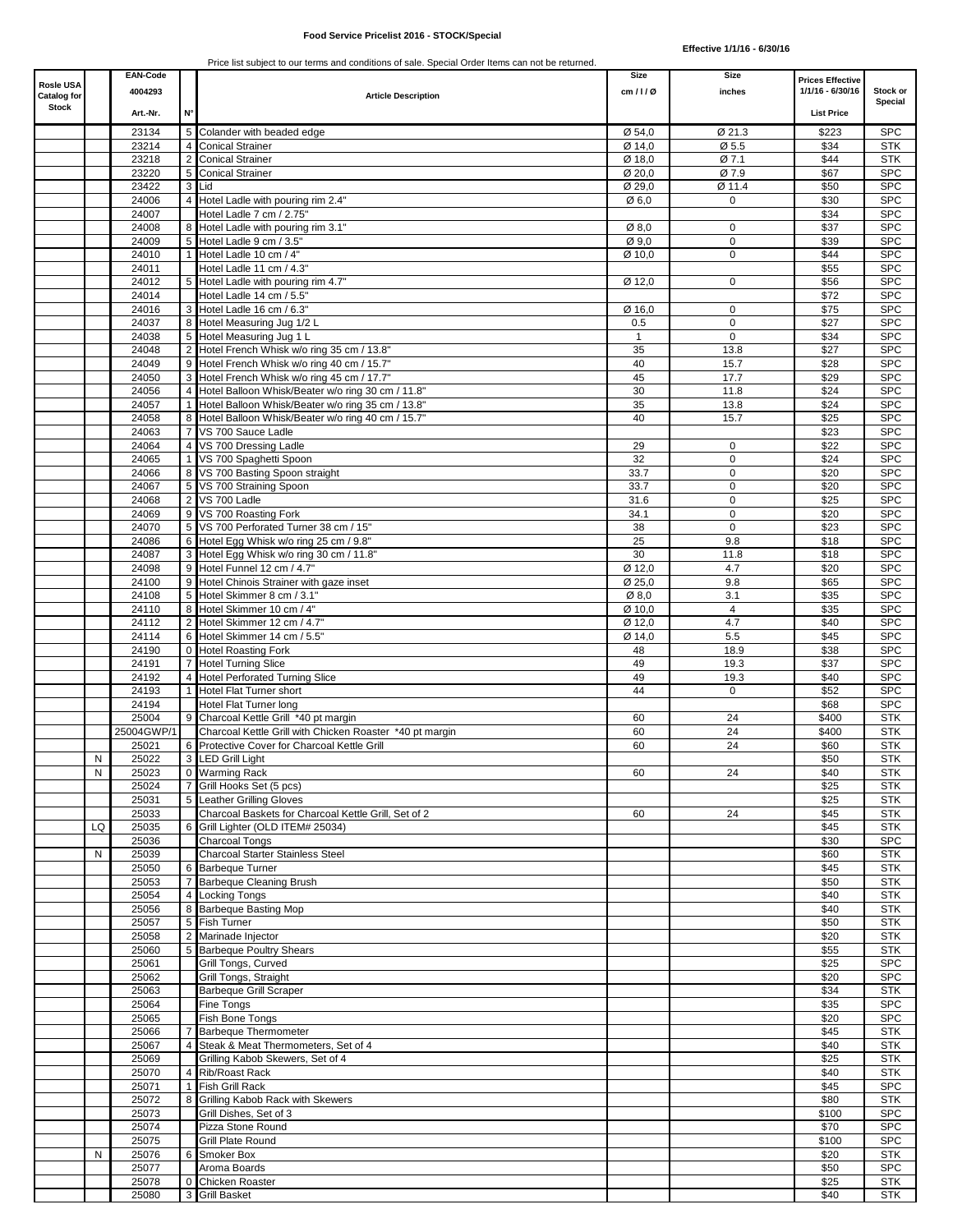| <b>Rosle USA</b><br><b>Catalog for</b> |        | <b>EAN-Code</b><br>4004293 |                | <b>Article Description</b>                                                                  | Size<br>cm/1/Ø      | Size<br>inches                                        | <b>Prices Effective</b><br>1/1/16 - 6/30/16 | Stock or                 |
|----------------------------------------|--------|----------------------------|----------------|---------------------------------------------------------------------------------------------|---------------------|-------------------------------------------------------|---------------------------------------------|--------------------------|
| <b>Stock</b>                           |        | Art.-Nr.                   | N°             |                                                                                             |                     |                                                       | <b>List Price</b>                           | Special                  |
|                                        | Ν      | 25081                      |                | 0 Potato Holder                                                                             |                     |                                                       | \$20                                        | <b>STK</b>               |
|                                        | N      | 25082                      |                | <b>Burger Press</b>                                                                         |                     |                                                       | \$20                                        | <b>STK</b>               |
|                                        |        | 25086                      |                | 9 Digital Roasting Thermometer                                                              |                     |                                                       | \$50                                        | <b>STK</b>               |
|                                        |        | 25088<br>25089             |                | 9 Pulled Pork Forks, Set of 2<br>Replacement Head for BBQ Mop (25056)                       |                     |                                                       | \$20<br>\$18                                | <b>STK</b><br><b>STK</b> |
|                                        |        | 25090                      |                | Replacement Head for BBQ Grill Brush (25053)                                                |                     |                                                       | \$25                                        | <b>STK</b>               |
|                                        | N      | 26400                      | 8              | Iron Serving Pan 20 cm with Cast Iron Handle                                                | Ø 20,0              | Ø 7.9                                                 | \$60                                        | <b>SPC</b>               |
|                                        | N      | 26401                      | 5 <sup>1</sup> | Iron Serving Pan 24 cm with Cast Iron Handle                                                | Ø 24,0              | Ø 9.4                                                 | \$70                                        | <b>SPC</b>               |
|                                        | Ν      | 26402                      | 2              | Iron Serving Pan 28 cm with Cast Iron Handle                                                | Ø 28,0              | Ø 11.0                                                | \$80                                        | <b>SPC</b>               |
|                                        | N<br>Ν | 26403<br>26410             | 9<br>7         | Iron Serving Pan 32 cm with Cast Iron Handle<br>Iron Frying Pan 20 cm with Cast Iron Handle | Ø 32,0<br>Ø 20,0    | Ø 12.6<br>Ø 7.9                                       | \$90<br>\$60                                | <b>SPC</b><br><b>SPC</b> |
|                                        | N      | 26411                      | $\overline{4}$ | Iron Frying Pan 24 cm with Cast Iron Handle                                                 | Ø 24,0              | Ø 9.4                                                 | \$70                                        | <b>SPC</b>               |
|                                        | N      | 26412                      |                | Iron Frying Pan 28 cm with Cast Iron Handle                                                 | Ø 28,0              | Ø 11.0                                                | \$80                                        | <b>SPC</b>               |
|                                        | N      | 26413                      | 8              | Iron Frying Pan 32 cm with Cast Iron Handle                                                 | $Q \overline{32,0}$ | Ø 12.6                                                | \$90                                        | <b>SPC</b>               |
|                                        |        | 26424                      | 4              | Iron Omelette Pan                                                                           | Ø 24,0              | Ø 9.4                                                 | \$30                                        | <b>SPC</b>               |
|                                        |        | 26428<br>26432             |                | 2 Iron Omelette Pan<br>9 Iron Omelette Pan                                                  | Ø 28,0<br>Ø 32,0    | Ø 11.0<br>Ø 12.6                                      | \$33<br>\$43                                | <b>SPC</b><br><b>SPC</b> |
|                                        |        | 26636                      | $\mathbf{1}$   | Iron Oval Fish Pan                                                                          | 35,0 x 24,5         | $14.2 \times 9.8$                                     | \$48                                        | <b>SPC</b>               |
|                                        |        | 91370                      |                | <b>Tajine Stainless Steel</b>                                                               |                     |                                                       | \$200                                       | <b>SPC</b>               |
|                                        |        | 91371                      |                | <b>Stainless Steel Smoker</b>                                                               |                     |                                                       | \$200                                       | <b>SPC</b>               |
|                                        |        | 91373                      |                | Round Steamer                                                                               |                     |                                                       | \$195                                       | <b>SPC</b>               |
|                                        |        | 91390<br>91391             |                | Cookware Set 4 pcs Silence<br>Cookware Set 5 pcs Silence                                    |                     |                                                       | \$432                                       | <b>SPC</b><br><b>SPC</b> |
|                                        |        | 91393                      |                | Low Casserole 16 cm / 6.3" Silence                                                          |                     |                                                       | \$484<br>\$88                               | <b>SPC</b>               |
|                                        |        | 91394                      |                | Low Casserole 20 cm / 7.9" Silence                                                          |                     |                                                       | \$104                                       | <b>SPC</b>               |
|                                        |        | 91395                      |                | Low Casserole 24 cm / 9.4" Silence                                                          |                     |                                                       | \$122                                       | <b>SPC</b>               |
|                                        |        | 91396                      |                | High Casserole 16 cm / 6.3" Silence                                                         |                     |                                                       | \$92                                        | <b>SPC</b>               |
|                                        |        | 91397                      |                | High Casserole 20 cm / 7.9" Silence                                                         |                     |                                                       | \$108                                       | <b>SPC</b>               |
|                                        |        | 91398<br>91399             |                | High Casserole 24 cm / 9.4" Silence<br>Saute Pan 16 cm / 6.3" Silence                       |                     |                                                       | \$126<br>\$54                               | <b>SPC</b><br><b>SPC</b> |
|                                        |        | 91414                      |                | Fondue Set                                                                                  |                     |                                                       | \$348                                       | <b>SPC</b>               |
|                                        |        | 91441                      |                | Fondue Fork Set 6                                                                           |                     |                                                       | \$74                                        | <b>SPC</b>               |
|                                        |        | 91610                      |                | 5 Multi-layer Low Casserole                                                                 | Ø 16,0              | Ø6.3                                                  | \$140                                       | <b>SPC</b>               |
|                                        |        | 91612                      |                | 9 Multi-layer Low Casserole                                                                 | Ø 20,0              | Ø 7.9                                                 | \$148                                       | <b>SPC</b>               |
|                                        |        | 91614<br>91620             |                | 3 Multi-layer Low Casserole<br>4 Multi-layer High Casserole                                 | Ø 24,0<br>Ø 16,0    | Ø9.4<br>Ø6.3                                          | \$172<br>\$150                              | <b>SPC</b><br><b>SPC</b> |
|                                        |        | 91622                      |                | 8 Multi-layer High Casserole                                                                | Ø 20,0              | Ø 7.9                                                 | \$160                                       | <b>SPC</b>               |
|                                        |        | 91624                      |                | 2 Multi-layer High Casserole                                                                | Ø 24,0              | Ø 9.4                                                 | \$202                                       | <b>SPC</b>               |
|                                        |        | 91628                      |                | Cookpot 28 CM                                                                               |                     |                                                       | \$250                                       | <b>SPC</b>               |
|                                        |        | 91630                      |                | 3 Multi-layer Sauté Pan                                                                     | Ø 16,0              | Ø6.3                                                  | \$120                                       | <b>SPC</b>               |
|                                        |        | 91632<br>91641             |                | Multi-layer Saucepan w/o Lid 20 CM<br>Multi-layer Saute pan w/o Lid 16 CM                   | Ø 20,0<br>Ø 16,0    | Ø 7.9<br>Ø6.3                                         | \$140<br>\$95                               | <b>SPC</b><br><b>SPC</b> |
|                                        |        | 91643                      |                | Multi-layer Saute pan w/o Lid 20 CM                                                         | Ø 20,0              | Ø 7.9                                                 | \$120                                       | <b>SPC</b>               |
|                                        |        | 91652                      |                | 5 Multi-layer Frying Pan                                                                    | Ø 24,0              | Ø 9.4                                                 | \$135                                       | <b>SPC</b>               |
|                                        |        | 91654                      |                | 9 Multi-layer Frying Pan                                                                    | Ø 28,0              | Ø 11.0                                                | \$148                                       | <b>SPC</b>               |
|                                        |        | 91662                      |                | 4 Multi-layer Non-stick Frying Pan                                                          | Ø 24,0              | Ø 9.4                                                 | \$155                                       | <b>SPC</b>               |
|                                        |        | 91664                      |                | 8 Multi-layer Non-stick Frying Pan                                                          | Ø 28,0              | Ø 11.0                                                | \$180                                       | <b>SPC</b>               |
|                                        |        | 91670<br>91672             |                | Steam Insert 24 CM<br>Pasta Insert 24 CM                                                    |                     |                                                       | \$80<br>\$120                               | <b>SPC</b><br><b>SPC</b> |
|                                        |        | 91730                      |                | Lid 16 CM Multiply                                                                          |                     |                                                       | \$23                                        | <b>SPC</b>               |
|                                        |        | 91732                      |                | Lid 20 CM Multiply                                                                          |                     |                                                       | \$29                                        | <b>SPC</b>               |
|                                        |        | 91734                      |                | Lid 24 CM Multiply                                                                          |                     |                                                       | \$37                                        | <b>SPC</b>               |
|                                        |        | 91736                      |                | Lid 28 CM Multiply                                                                          |                     |                                                       | \$44                                        | <b>SPC</b>               |
|                                        |        | 94330<br>94344             | 9 <sub>o</sub> | Nozzles<br>6 Piping Bags                                                                    | 40                  | $\mathbf 0$<br>15.7                                   | \$60<br>\$20                                | <b>SPC</b><br><b>SPC</b> |
|                                        |        | 94348                      |                | 4 Piping Bags                                                                               | 50                  | 19.7                                                  | \$24                                        | <b>SPC</b>               |
|                                        |        | 95001                      |                | Multi Grater                                                                                |                     |                                                       | \$90                                        | <b>SPC</b>               |
|                                        |        | 95002                      |                | 4 Nutmeg Grater                                                                             | 7,0                 |                                                       | \$28                                        | <b>SPC</b>               |
|                                        |        | 95020<br>95021             |                | 8 Fine Grater<br>5 Medium Grater                                                            | 40<br>40            | 15.7<br>15.7                                          | \$39<br>\$40                                | <b>STK</b><br><b>STK</b> |
|                                        | LQ     | 95022                      |                | 2 Coarse Grater                                                                             | 40                  | 15.7                                                  | \$40                                        | <b>STK</b>               |
|                                        |        | 95028                      |                | 4 Adjustable Slicer                                                                         | 40                  | 15.7                                                  | \$75                                        | <b>STK</b>               |
|                                        |        | 95030                      | 7              | Spaetzle Grater                                                                             | 40                  | 15.7                                                  | \$50                                        | <b>SPC</b>               |
|                                        |        | 95031                      | $\overline{4}$ | Julienne Slicer                                                                             | 40                  | 15.7                                                  | \$70                                        | <b>STK</b>               |
|                                        |        | 95035                      |                | 2 Food Grip/Hand Guard                                                                      | 12                  | 4.7                                                   | \$12                                        | <b>STK</b>               |
|                                        |        | 95044<br>95090             |                | 4 Vegetable Grip<br>1 Fine Grater                                                           |                     | $5.5 \times 4.5 \times 3.5$<br>$13 \times 2 \times 1$ | \$14<br>\$35                                | <b>STK</b><br><b>STK</b> |
|                                        |        | 95091                      |                | 8 Medium Grater                                                                             |                     | $13 \times 3.5 \times 1$                              | \$35                                        | <b>STK</b>               |
|                                        |        | 95092                      |                | 5 Coarse Grater                                                                             |                     | $13 \times 3.5 \times 1$                              | \$35                                        | <b>STK</b>               |
|                                        |        | 95093                      |                | 2 Crown Grater                                                                              |                     | $13 \times 3.5 \times 1$                              | \$35                                        | <b>STK</b>               |
|                                        |        | 95095                      |                | 6 Adjustable V-Slicer incl. Vegetable Grip                                                  |                     | $17 \times 5 \times 1.5$                              | \$80                                        | <b>STK</b>               |
|                                        |        | 95146<br>95153             | 5 <sub>5</sub> | Aroma Protecting Cover<br>3 Coffee Measure                                                  | 17.5                | 0<br>6.9                                              | \$12<br>\$14                                | <b>SPC</b><br><b>STK</b> |
|                                        | LQ     | 95158                      |                | 8 Tea Strainer - fine mesh                                                                  | Ø 8,0               | Ø 3.1                                                 | \$22                                        | <b>STK</b>               |
|                                        |        | 95190                      |                | 8 Kitchen Strainer - coarse mesh                                                            | Ø 20,0              | Ø 7.9                                                 | \$84                                        | <b>SPC</b>               |
|                                        | LQ     | 95225                      | 7              | Tea Infuser - Black                                                                         |                     | 5.7 x 1.4 x 1.4                                       | \$22                                        | <b>STK</b>               |
|                                        | LQ     | 95226                      | 4              | Tea Infuser - Red                                                                           |                     | 5.7 x 1.4 x 1.4                                       | \$22                                        | <b>STK</b>               |
|                                        | LQ     | 95227<br>95238             |                | Tea Infuser - Green<br><b>Conical Pestle</b>                                                | 25                  | 5.7 x 1.4 x 1.4<br>9.8                                | \$22<br>\$25                                | <b>STK</b><br><b>STK</b> |
|                                        |        |                            |                |                                                                                             |                     |                                                       |                                             |                          |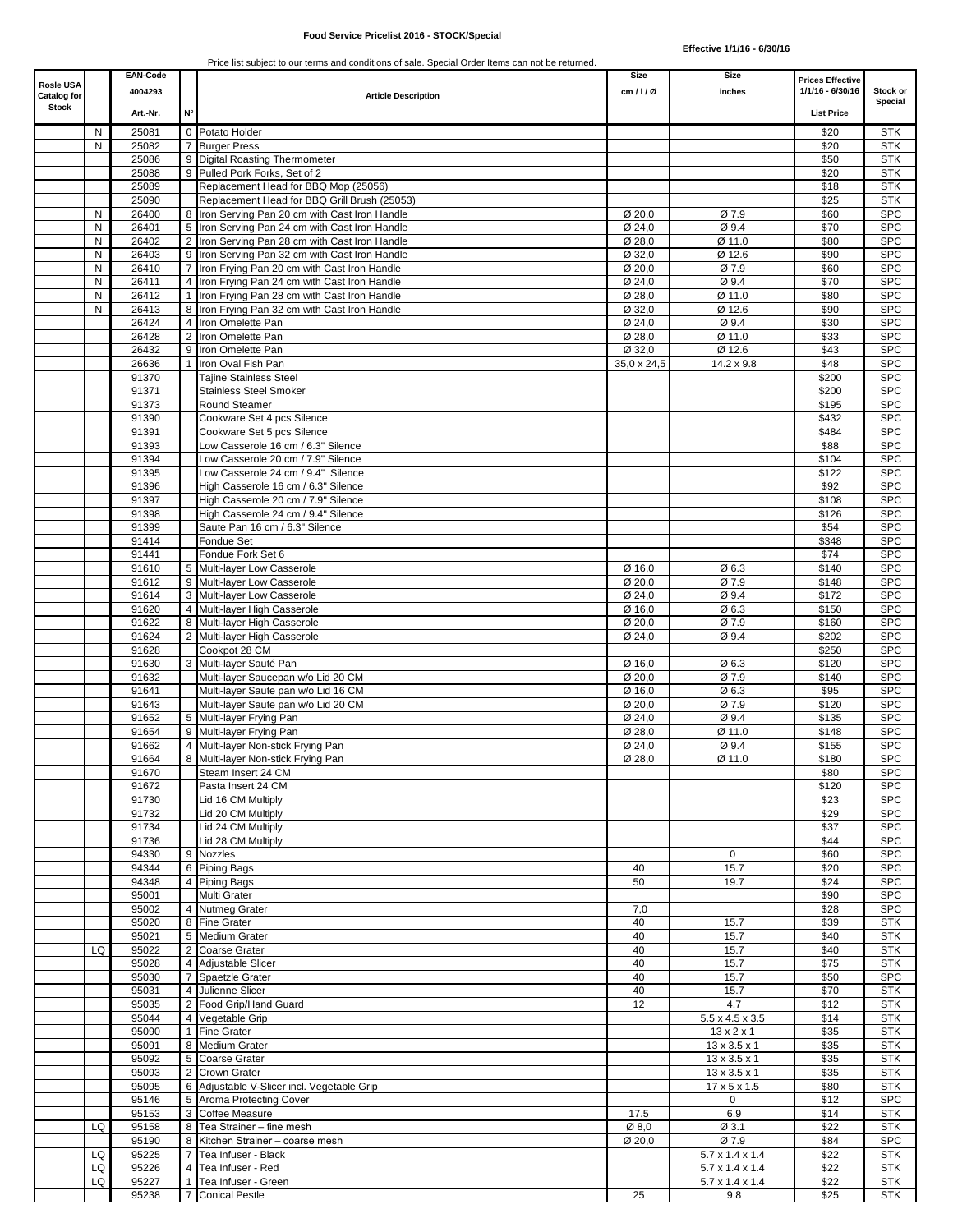### **Food Service Pricelist 2016 - STOCK/Special**

|                          |    | <b>EAN-Code</b>       |                |                                                                                                                                                      | Size                        | Size        | <b>Prices Effective</b> |                          |
|--------------------------|----|-----------------------|----------------|------------------------------------------------------------------------------------------------------------------------------------------------------|-----------------------------|-------------|-------------------------|--------------------------|
| Rosle USA<br>Catalog for |    | 4004293               |                | <b>Article Description</b>                                                                                                                           | cm/1/Ø                      | inches      | 1/1/16 - 6/30/16        | Stock or                 |
| <b>Stock</b>             |    | Art.-Nr.              | N۰             |                                                                                                                                                      |                             |             | <b>List Price</b>       | Special                  |
|                          |    | 95239                 |                | 4 Round Pestle                                                                                                                                       | 22                          | 8.7         | \$29                    | <b>SPC</b>               |
|                          |    | 95248                 |                | 6 Tea Strainer - fine mesh                                                                                                                           |                             |             | \$20                    | <b>STK</b>               |
|                          |    | 95252                 |                | 3 Kitchen Strainer - fine mesh                                                                                                                       | Ø 12,0                      | Ø 4.7       | \$30                    | <b>STK</b>               |
|                          |    | 95256                 |                | 1 Kitchen Strainer - fine mesh                                                                                                                       | $\overline{\emptyset}$ 16,0 | Ø6.3        | \$40                    | <b>STK</b>               |
|                          |    | 95260                 |                | 8 Kitchen Strainer - fine mesh                                                                                                                       | Ø 20,0                      | Ø 7.9       | \$50                    | <b>STK</b>               |
|                          |    | 95264                 |                | 6 Kitchen Strainer - fine mesh                                                                                                                       | Ø 24,0                      | Ø 9.4       | \$70                    | <b>STK</b>               |
|                          |    | 95266                 |                | 0 Kitchen Strainer - coarse mesh                                                                                                                     | Ø 16,0                      | Ø 6.3       | \$50                    | <b>STK</b>               |
|                          |    | 95270                 |                | 7 Kitchen Strainer - coarse mesh                                                                                                                     | Ø 20,0                      | Ø 7.9       | \$50                    | <b>STK</b>               |
|                          |    | 95274                 |                | 5 Kitchen Strainer - coarse mesh                                                                                                                     | Ø 24,0                      | Ø 9.4       | \$70                    | <b>STK</b>               |
|                          |    | 95280                 |                | 6 VS 600 Salad Tongs                                                                                                                                 | 27                          | 10.6        | \$34                    | <b>STK</b>               |
|                          |    | 95541<br>95542        |                | 8 Spiral Whisk<br>5 Spiral Whisk                                                                                                                     | 22<br>27                    | 8.7<br>10.6 | \$28<br>\$26            | <b>SPC</b><br><b>STK</b> |
|                          |    | 95545                 |                | 6 Spiral Whisk Silicone 27 CM/10.6 IN.                                                                                                               |                             |             | \$32                    | <b>SPC</b>               |
|                          |    | 95571                 |                | 5 Twirl Whisk                                                                                                                                        | 22                          | 8.7         | \$23                    | <b>SPC</b>               |
|                          |    | 95572                 |                | 2 Twirl Whisk                                                                                                                                        | 27                          | 10.6        | \$22                    | <b>STK</b>               |
|                          |    | 95581                 | 4 <sup>1</sup> | Jug Whisk                                                                                                                                            | 27                          | 10.6        | \$22                    | <b>STK</b>               |
|                          |    | 95598                 |                | 2 Egg Whisk                                                                                                                                          | 17                          | 6.7         | \$18                    | <b>STK</b>               |
|                          |    | 95599                 |                | 9 Egg Whisk                                                                                                                                          | 22                          | 8.7         | \$20                    | <b>STK</b>               |
|                          |    | 95600                 |                | 2 Egg Whisk                                                                                                                                          | 27                          | 10.6        | \$21                    | <b>STK</b>               |
|                          |    | 95601                 |                | 9 Eqq Whisk                                                                                                                                          | 32                          | 12.6        | \$24                    | <b>STK</b>               |
|                          |    | 95605                 |                | 7 Egg Whisk Silicone 22 CM/8.7 IN.                                                                                                                   |                             |             | \$25                    | <b>SPC</b>               |
|                          |    | 95606                 |                | 4 Egg Whisk Silicone                                                                                                                                 | 27                          | 10.6        | \$26                    | <b>STK</b>               |
|                          |    | 95610                 |                | 1 Balloon Whisk/Beater                                                                                                                               | 27                          | 10.6        | \$34                    | <b>SPC</b>               |
|                          |    | 95611                 |                | 8 Balloon Whisk/Beater                                                                                                                               | 32                          | 12.6        | \$32                    | <b>STK</b>               |
|                          |    | 95612<br>95651        |                | 5 Balloon Whisk/Beater<br>4 Flat Whisk                                                                                                               | 37<br>22                    | 14.6<br>8.7 | \$33<br>\$21            | <b>STK</b><br><b>STK</b> |
|                          |    | 95652                 |                | 1 Flat Whisk                                                                                                                                         | 27                          | 10.6        | \$22                    | <b>STK</b>               |
|                          |    | 95656                 |                | 9 Flat Whisk Silicone                                                                                                                                | 27                          | 10.6        | \$26                    | <b>STK</b>               |
|                          |    | 95671                 |                | 2 Cooking Spoon classical                                                                                                                            | 31.5                        | 12.4        | \$70                    | <b>SPC</b>               |
|                          |    | 95674                 |                | Silicone Cooking Spoon                                                                                                                               |                             |             | \$28                    | <b>SPC</b>               |
|                          |    | 95681                 |                | Round Handle Wire Skimmer                                                                                                                            | Ø 12,0                      | Ø 4.7       | \$41                    | <b>STK</b>               |
|                          |    | 95682                 |                | 8 Round Handle Wire Skimmer                                                                                                                          | Ø 14,0                      | Ø 5.5       | \$58                    | <b>SPC</b>               |
|                          |    | 95724                 |                | 5 Wrought Iron Frying Pan                                                                                                                            | Ø 24,0                      | Ø 9.4       | \$73                    | <b>SPC</b>               |
|                          |    | 95728                 |                | 3 Wrought Iron Frying Pan                                                                                                                            | Ø 28,0                      | Ø 11.0      | \$103                   | <b>SPC</b>               |
|                          |    | 95729                 |                | 0 Wrought Iron Frying Pan                                                                                                                            | 28,0                        |             | \$130                   | <b>SPC</b>               |
|                          |    | 95732                 |                | 0 Wrought Iron Frying Pan                                                                                                                            | Ø 32,0                      | Ø 12.6      | \$160                   | <b>SPC</b>               |
|                          |    | 95782                 |                | 5 Round Handle Wire Skimmer (fine mesh)                                                                                                              | Ø 14,0                      | Ø 5.5       | \$58                    | <b>SPC</b>               |
|                          |    | 95791                 |                | 7 Round Handle Wire Skimmer (coarse mesh)                                                                                                            | Ø 12,0                      | Ø 4.7       | \$54                    | <b>SPC</b>               |
|                          |    | 95792                 |                | 4 Round Handle Wire Skimmer (coarse mesh)                                                                                                            | Ø 14,0                      | Ø 5.5       | \$53                    | <b>STK</b>               |
|                          |    | 95936                 |                | 2 2 Replacement Blades with 2 screws for Julienne Slicer 95031                                                                                       |                             |             | \$7                     | <b>SPC</b>               |
|                          |    | 95940<br>95941        |                | 9 Replacement Blade with 2 screws for Adjustable Slicer (Art.-No. 95018)<br>6 Replacement Blade with 2 screws for Adjustable Slicer (Art.-No. 95028) |                             | 0<br>0      | \$9<br>\$9              | <b>SPC</b><br><b>SPC</b> |
|                          |    | 95972                 |                | 0 Replacement Carriage for Gourmet Slicer (Art.-No. 12742)                                                                                           |                             | 0           | \$19                    | <b>SPC</b>               |
|                          |    | 95973                 |                | 7 Replacement Screw with knob for Gourmet Slicer (Art.-No. 12742)                                                                                    |                             | $\mathbf 0$ | \$9                     | <b>SPC</b>               |
|                          |    | 95975                 |                | 1 Replacement Spring for Poultry Shears                                                                                                              |                             | #N/A        | \$6                     | <b>SPC</b>               |
|                          |    | 95978                 |                | 2 Replacement Blade with 2 screws for Gourmet Slicer (Art.-No. 12742)                                                                                |                             | $\mathbf 0$ | \$9                     | <b>STK</b>               |
|                          |    | 95979                 |                | 9 Replacement Blade with 2 screws for Swivel Peeler (Art.-No. 12732, 12734, 12735)                                                                   |                             | 0           | \$7                     | STK                      |
|                          |    | 95982                 |                | 9 Replacement Wires for Wire Cheese Slicer (2 wires) with soldered ends (Art.-No. 12723)                                                             |                             | $\mathbf 0$ | \$5                     | <b>STK</b>               |
|                          |    | 95989                 |                | 8 Replacement Wires for Wire Cheese Slicer (2 wires) with knotted ends (Art.-No. 12723)                                                              |                             | $\mathbf 0$ | \$6                     | <b>STK</b>               |
|                          |    | 96005                 |                | Replacement Silicone Brush for BBQ Silicone Basting Brush                                                                                            |                             | #N/A        | \$11                    | <b>STK</b>               |
|                          |    | 96016                 |                | Probe with cable for Digital Roasting Thermometer (Art.-No.25086)                                                                                    |                             |             | \$21                    | <b>STK</b>               |
|                          |    | 96290                 |                | 5 Kitchen Shears                                                                                                                                     | 20.5                        | 8.1         | \$40                    | <b>STK</b>               |
|                          |    | 96700                 |                | <b>Forged Paring Knife</b>                                                                                                                           |                             |             | \$40                    | <b>SPC</b>               |
|                          |    | 96701                 |                | Forged Utility Knife                                                                                                                                 |                             |             | \$45                    | <b>SPC</b>               |
|                          |    | 96702                 |                | <b>Forged Utility Knife Serrated</b>                                                                                                                 |                             |             | \$45                    | <b>SPC</b><br><b>SPC</b> |
|                          |    | 96703<br>96704        |                | <b>Forged Carving Knife</b><br>Forged Santoku Knife                                                                                                  |                             |             | \$60<br>\$75            | <b>SPC</b>               |
|                          |    | 96705                 |                | Forged Bread Knife                                                                                                                                   |                             |             | \$60                    | <b>SPC</b>               |
|                          |    | 96706                 |                | Forged Chef's Knife                                                                                                                                  |                             |             | \$70                    | <b>SPC</b>               |
|                          |    | 96707                 |                | Forged Chinese Chef's Knife                                                                                                                          |                             |             | \$99                    | <b>SPC</b>               |
|                          |    | 96708                 |                | <b>Sharpening Steel</b>                                                                                                                              |                             |             | \$89                    | <b>SPC</b>               |
|                          |    | 96710                 |                | Knife Block                                                                                                                                          |                             |             | \$60                    | <b>SPC</b>               |
|                          |    | 96711                 |                | <b>Forged Cleaver</b>                                                                                                                                |                             |             | \$89                    | <b>SPC</b>               |
|                          |    |                       |                | <b>INTERNET ONLY SETS</b>                                                                                                                            |                             |             |                         |                          |
|                          |    | 12700/5               |                | <b>FRUIT SET</b>                                                                                                                                     |                             |             | \$140                   | <b>STK</b>               |
|                          |    | 10000/4               |                | 4-PIECE KITCHEN UTENSIL SET                                                                                                                          |                             |             | \$137                   | <b>STK</b>               |
|                          |    | 12370/2               |                | CHICKEN ROASTERS S/2                                                                                                                                 |                             |             | \$50                    | <b>STK</b>               |
|                          |    | 12700/3               |                | <b>BAR FRUIT SET</b>                                                                                                                                 |                             |             | \$79                    | <b>STK</b>               |
|                          |    | 12700/6               |                | KITCHEN ESSENTIALS SET                                                                                                                               |                             |             | \$198                   | <b>STK</b>               |
|                          |    | 12800/2               |                | GLASS CLEANING BRUSH W/BOTTLE BRUSH HEAD                                                                                                             |                             |             | \$43                    | <b>STK</b>               |
|                          |    | 12801/2               |                | BOTTLE BRUSH W/GLASS CLEANING BRUSH HEAD                                                                                                             |                             |             | \$35                    | <b>STK</b>               |
|                          |    | 19000/2<br>25004GWP/1 |                | RAIL SET 40CM (19450 & 19060 X 2)<br>CHARCOAL KETTLE GRILL W/ CHICKEN ROASTER *40 PT MARGIN                                                          |                             |             | \$74<br>\$400           | <b>STK</b><br><b>STK</b> |
|                          |    | RK1                   |                | GARLIC PRESS AND CAN OPENER SET (12782 & 12757)                                                                                                      |                             |             | \$95                    | <b>STK</b>               |
|                          |    | <b>RK10</b>           |                | FISH & CHICKEN BBQ SET 25066, 25058, 25078 & 25057                                                                                                   |                             |             | \$135                   | <b>STK</b>               |
|                          | LQ | <b>RK11</b>           |                | GLASS OIL & VINEGAR SET                                                                                                                              |                             |             | \$70                    | <b>STK</b>               |
|                          |    | RK <sub>2</sub>       |                | LOOCKING TONG SET OF 2 (12915 & 12916)                                                                                                               |                             |             | \$57                    | <b>STK</b>               |
|                          |    | RK3                   |                | CAN OPENER AND PEELER SET (12751 & 12735)                                                                                                            |                             |             | \$70                    | <b>STK</b>               |
|                          |    | RK4                   |                | ROSLE 3-PC BAKING SET 95611 12455 12468                                                                                                              |                             |             | \$63                    | <b>STK</b>               |